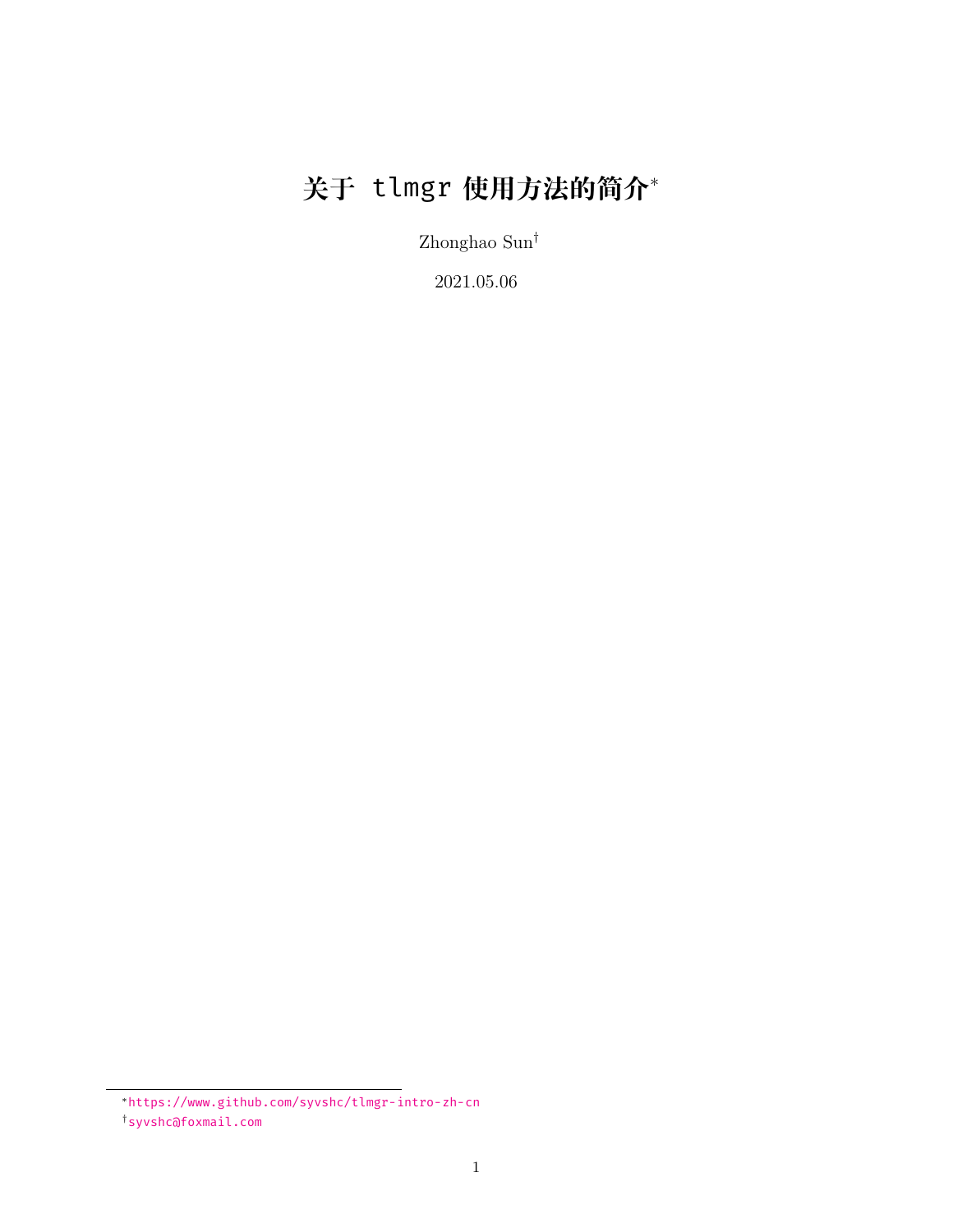<span id="page-1-0"></span>**前 言**

这个文档是对 [texdoc tlmgr](https://mirrors.ctan.org/info/tlmgrbasics/doc/tlmgr.pdf) 的翻译以及补充. 由于翻译水平与专业知识有限, 文档中有一些词汇和语 句翻译的并不好, 如果您有更好的翻译或者纠正我的错误, 可以在该项目处提出 [issue](https://github.com/syvshc/tlmgr-intro-zh-cn/issues) 或者 [PR.](https://github.com/syvshc/tlmgr-intro-zh-cn/pulls)

tlmgr 管理着 TFX Live 的安装, 包括软件包以及配置选项. 如果还没有安装 TFX Live, 可以参考 [install](https://mirrors.ctan.org/info/install-latex-guide-zh-cn/install-latex-guide-zh-cn.pdf)[latex-guide-zh-cn](https://mirrors.ctan.org/info/install-latex-guide-zh-cn/install-latex-guide-zh-cn.pdf) 与 [texlive-zh-cn](https://www.tug.org/texlive/doc/texlive-zh-cn/texlive-zh-cn.pdf) 进行安装.

TEX Live 是由一些最高级别的**安装方案** (schemes) 构成的, 每一种方案中包含一些**集合** (collections) 和**软 件包** (packages), 而每一个集合中也包含了一些软件包, 软件包中包含了一些可以看到的文件. 在安装 TEX Live 的时候, 我们可以选择在不同的级别来进行安装和管理. 比如在安装的时候可以只选则安装最小的安装方案 minimal scheme (plain only), 以及一部分语言和功能的集合, 比如 Chinese 与 LaTeX additional packages

| Schemes                                                 | $\times$ | <b>Gollections</b>                                        |                              |                                |  | $\times$                                                                       |
|---------------------------------------------------------|----------|-----------------------------------------------------------|------------------------------|--------------------------------|--|--------------------------------------------------------------------------------|
|                                                         |          | Select                                                    | 全部的                          | 无                              |  | 全部的<br>无<br>Select                                                             |
| full scheme (everything)                                |          |                                                           |                              | Languages                      |  | Other collections                                                              |
| medium scheme (small + more packages and languages)     |          | $\sqrt{A_{\text{radio}}}$<br>$\sqrt{\phantom{a}}$ Chinese |                              |                                |  | $\checkmark$ Additional fonts<br>Additional formats                            |
| small scheme (basic + xetex, metapost, a few languages) |          |                                                           |                              | Chinese/Japanese/Korean (base) |  | $\blacktriangleright$ BibTeX additional styles                                 |
| basic scheme (plain and latex)                          |          | $\checkmark$ Cyrillic                                     | ✔ Czech/Slovak               |                                |  | $\checkmark$ ConTeXt and packages<br>$\checkmark$ Essential programs and files |
| minimal scheme (plain only)                             |          | $\angle$ French                                           |                              |                                |  | $\checkmark$ Games typesetting                                                 |
| ConTeXt scheme                                          |          | $\checkmark$ German                                       |                              |                                |  | $\checkmark$ Graphics and font utilities                                       |
| <b>GUST TeX Live scheme</b>                             |          | $V$ Greek<br>$\checkmark$ Italian                         |                              |                                |  | $\checkmark$ Graphics, pictures, diagrams<br>$\checkmark$ Humanities packages  |
| infrastructure-only scheme (no TeX at all)              |          | $\checkmark$ Japanese                                     |                              |                                |  | $\checkmark$ LaTeX additional packages                                         |
| teTeX scheme (more than medium, but nowhere near full)  |          | $V$ Korean                                                | Other European languages     |                                |  | LaTeX fundamental packages<br>$\checkmark$ LaTeX recommended packages          |
| Custom scheme                                           |          |                                                           | $\checkmark$ Other languages |                                |  | $\nu$ LuaTeX packages                                                          |
|                                                         |          | $\vee$ Polish                                             |                              |                                |  | Mathematics, natural sciences, computer science pack                           |
| 取消<br>确定                                                |          |                                                           |                              |                                |  | 取消<br>确定                                                                       |

图 1: Schemes 与 collections

使用 tlmgr 管理这些安装方案, 集合和软件包是很有必要的, 但是 tlmgr [官方文档](https://www.tug.org/texlive/doc/tlmgr.html) 过于冗长, 有很多一 般用户接触不到的功能, 在这里将它简化, 拿出一些比较基础使用的命令来介绍.

tlmgr 也提供了图形界面: tlshell, tlcockpit, 在 Mac 上, 有 TEX Live Utility, 这些都需要启动另外 的程序, 这篇简介只介绍命令行下的使用, 关于图形界面的使用可以看

<https://tug.org/texlive/doc/tlmgr.html#GUI-FOR-TLMGR>.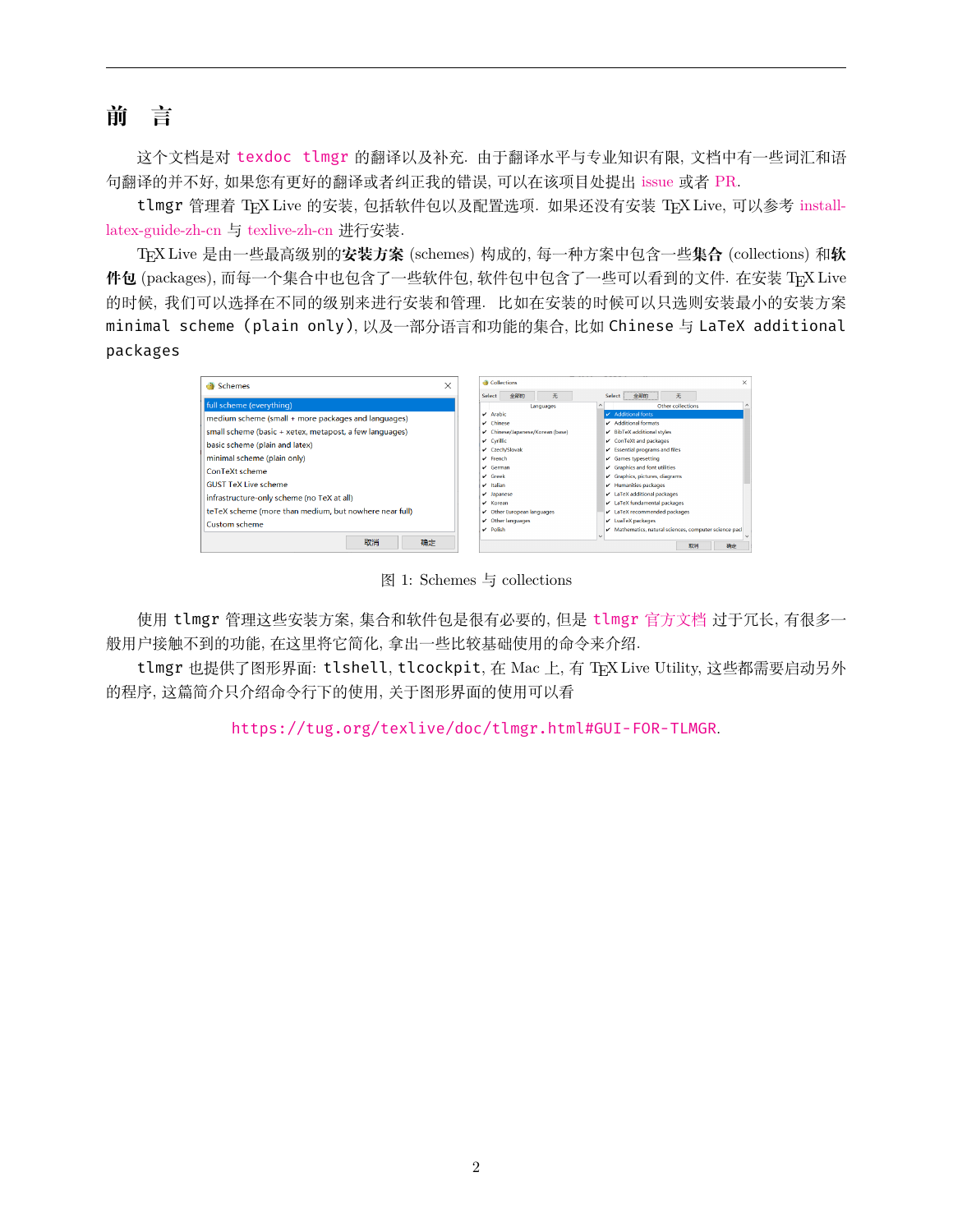# 目录

<span id="page-2-0"></span>

|                |     | $\overline{2}$          |
|----------------|-----|-------------------------|
|                |     | $\boldsymbol{\cdot}$    |
| $\mathbf{1}$   |     | $\overline{\mathbf{4}}$ |
|                | 1.1 | $\overline{4}$          |
|                | 1.2 | $\overline{4}$          |
|                |     | - 5                     |
| $\mathbf{3}$   |     | 6                       |
| $\overline{4}$ |     | $\overline{7}$          |
|                | 41  | -7                      |
|                | 4.2 | 8                       |
|                | 4.3 | 9                       |
|                | 4.4 | 9                       |
|                | 4.5 | 13                      |
|                | 4.6 | 14                      |
|                | 4.7 | -15                     |
|                | 4.8 |                         |
|                |     | 18                      |
|                |     | 19                      |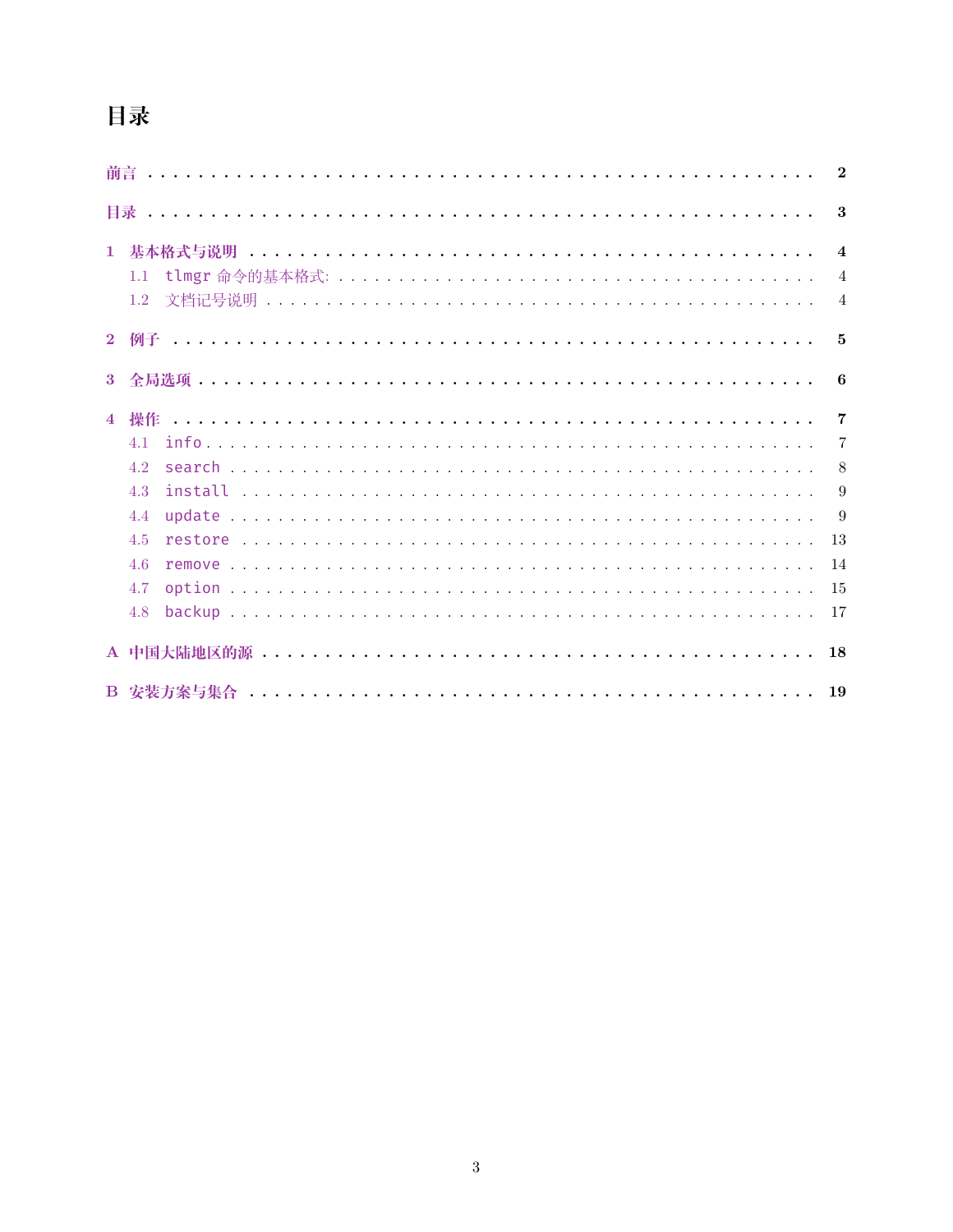# <span id="page-3-0"></span>**1 基本格式与说明**

<span id="page-3-1"></span>**1.1** tlmgr **命令的基本格式:**

tlmgr [*global options*] <*action*> [*action-specific options*] [*operand*]

# <span id="page-3-2"></span>**1.2 文档记号说明**

- (1) tlmgr 的**选项** (option) 分为全局选项与特定命令的选项, 它们一般以 或 -- 开头. 但是所有的选项可 以在一条命令的任意位置, 按任意顺序调用. 一条命令中第一个不是选项的参数会称为这条命令的主要 **操作** (action).
- (2) 在所有的情况中, -option 与 --option 等价.
- (3) 文档中被中括号 [arg] 框起来的为可选参数, 如 install [*option*],
- (4) 文档中被尖括号 <arg> 框起来的为必选参数, 如 info <*pkg*>,
- (5) 文档中被竖线 | 分隔的参数为 *n* 选 1, 如 -repository <*url*|*path*> 表示选项 -repository 后面 可以选择远端地址 *url* 或本地位置 *path*,
- (6) 文档中用斜体标出的参数 *arg* 表示参数的类型, 用直立体标出的参数 arg 表示参数需要直接填 arg, 比 如 backup <*pkgs*|-all> 表示 backup 操作后可以跟参数 -all 或软件包类型的参数.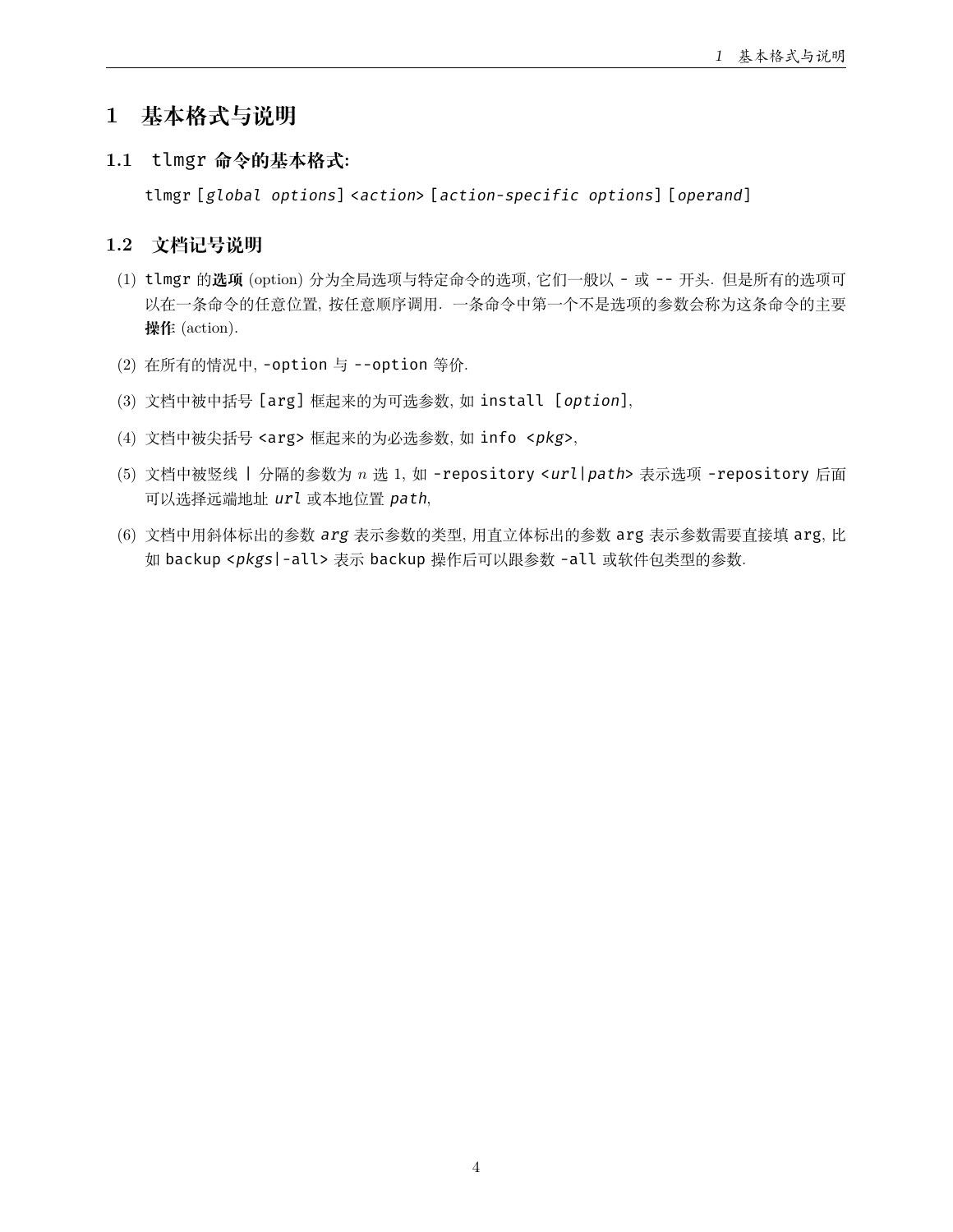# <span id="page-4-0"></span>**2 例子**

在成功安装 TEX Live 后, 可以使用一些 tlmgr 上的常用配置.

# tlmgr option repository ctan

告诉 tlmgr 它可以从一个附近的 CTAN 镜像去获取最近的更新.

## tlmgr update -list

列出所有可以被更新的内容.

# tlmgr update -all

更新全部的安装包.

# tlmgr update -self

升级 tlmgr 本身.

# tlmgr info <*pkgs*>

列出 <*pkgs*> 的详细信息, 比如它们的安装状态, 版本号, 介绍等等.

# tlmgr update –reinstall-forcibly-removed –all

当使用 tlmgr 升级宏包到一半时因为意外终止, 运行该命令来继续没有完成的升级, 详见 [update](#page-8-1) 的 [-reinstall-forcibly-removed](#page-10-0) 选项.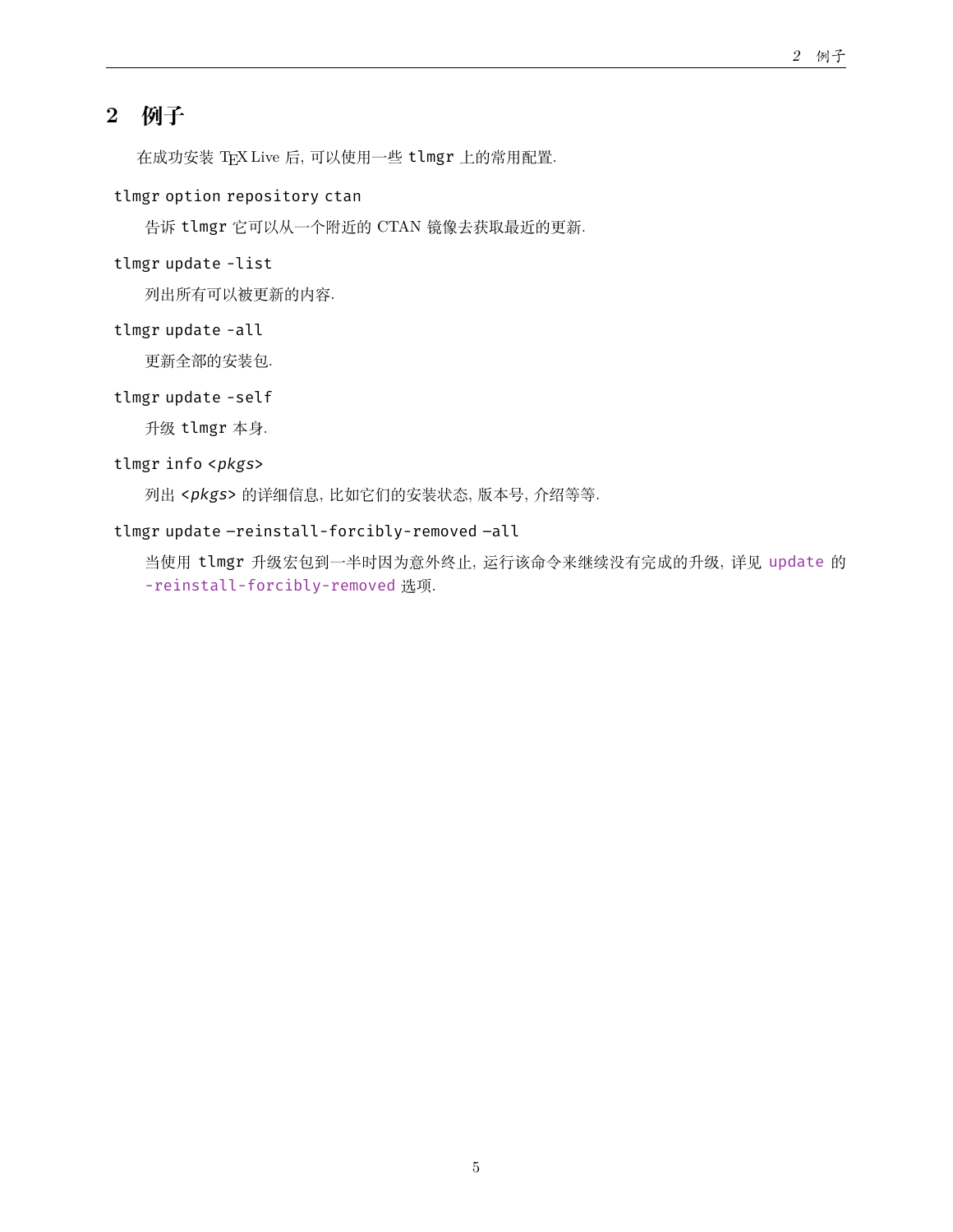# <span id="page-5-0"></span>**3 全局选项 (GLOBAL OPTIONS)**

# $-help, -h, -?$

这些选项可以显示任何一个操作的参考文档.

# -version

显示 TEX Live 发行版以及 tlmgr 本身的版本信息, 如果同时指定了 -v 选项, TEX Live Perl 模块的版 本号也会被显示.

# -q

抑致输出信息的生成.

# -v

显示调试信息, 重复使用 -v 来显示更多的调试信息.

# -command-logfile <*file*>

tlmgr 把所有程序 (mktexlr, mtxrun, fmtutil, updmap) 的输出都记录在了一个 log 文件中, 这个文 件默认在 TEXMFSYSVAR/web2c/tlmgr-commands.log. 这个选项允许用户把日志存放在 <*file*> 中.

# -package-logfile <*file*>

tlmgr 把所有对软件包的操作 (install, remove, update, failed updates, failed restores) 记录在一 个 log 文件中, 这个文件默认在 TEXMFSYSVAR/web2c/tlmgr.log. 这个选项允许用户把日志存放在 <*file*> 中.

# -pause

这个选项让 tlmgr 在退出之前等待用户输入. 可以有效地防止 Windows 10 中命令行窗口在运行后直接 消失.

# -repository <*url*|*path*>

用来临时修改当前命令的仓库位置, 可以选择远端位置 <*url*> 或者本地位置 <*path*>, 如果想更改默认 仓库位置, 可以使用 tlmgr option repository, 见 [option](#page-14-0).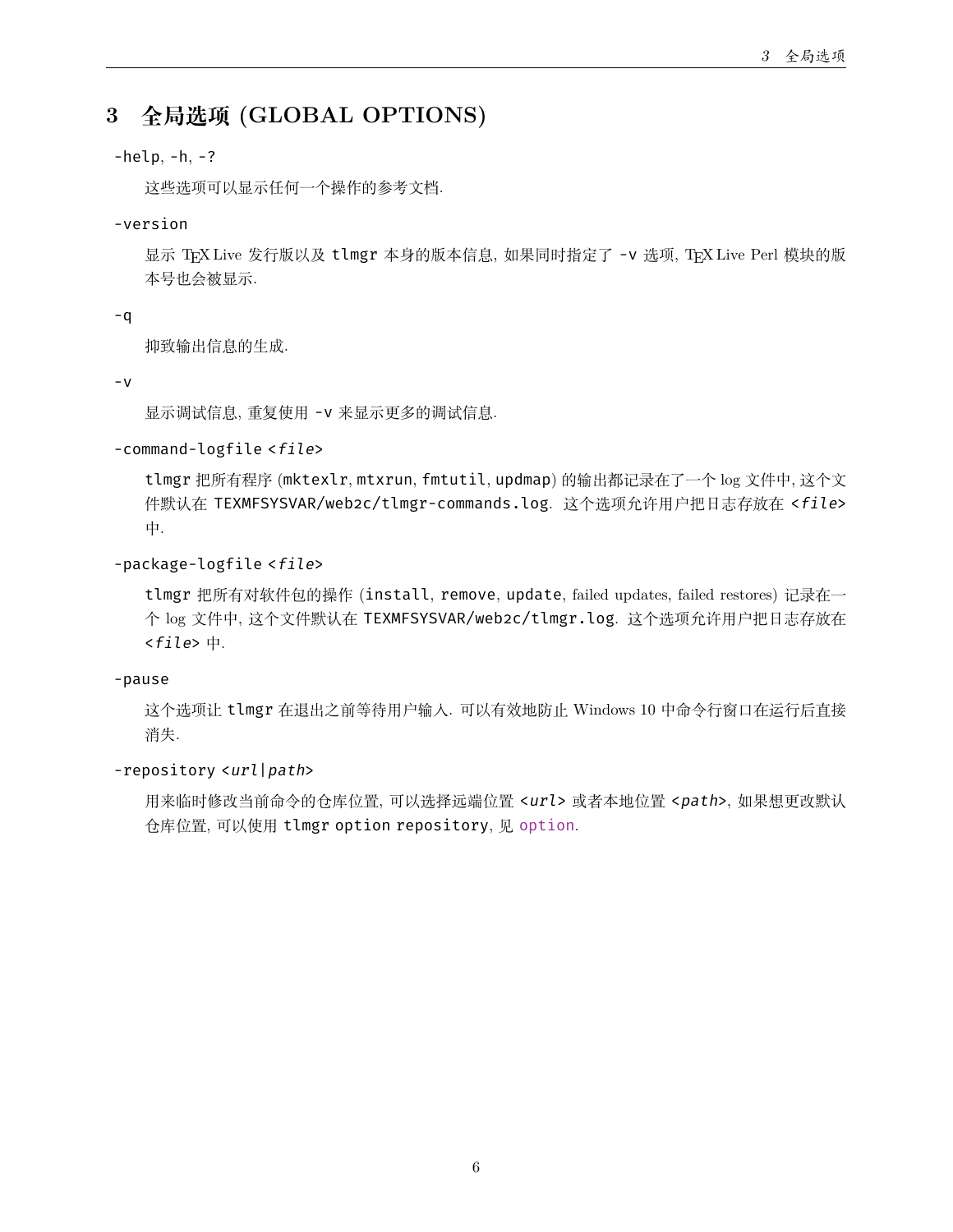# <span id="page-6-0"></span>**4 操作 (ACTIONS)**

# <span id="page-6-1"></span>**4.1** info

# **使用方法:**

tlmgr info [collections|schemes|*pkgs*].

如果不带参数, 将会列出所有软件包仓库中的软件包, 把哪些已经被安装的软件包加上前缀 i.

如果带参数 collections 或 schemes, 将会列出全部的集合或安装方案, 而不列出软件包, 同样地, 把 已经安装的集合或安装方案加上前缀 i.

如果带了任意其他的参数, 将会依次列出 <*pkgs*> 中的每一个软件包的信息: 名称 (name), 分类 (category), 简短和详细的介绍 (short and long description), 软件包大小 (size), 安装状态 (status), 以及 TEX Live 中的版本号. 如果这个软件包没有在本地安装, 那么 tlmgr 将会在远端仓库去查找它.

对于普通的软件包 (除了集合与安装方案), 软件包大小是分 4 个部分显示的 (run/src/doc/bin). 对于集 合, 显示的是所有直接**从属** (dependent) 于它的软件包的大小总和, 但是不包括从属的集合. 对于安装方案, 显 示的是所有直接从属于它的集合与软件包的大小总和.

如果在本地与线上都没有完整的匹配结果, 那么 tlmgr 将会使用 search 操作寻找名称与它相关的软件 包, 见 [search](#page-7-0) 小节.

info 操作也会显示从 TEX Catalogue 获取的信息: 软件包版本 (package revision), 日期 (date), 以及许可 证 (license). 不过这些信息, 尤其是软件包版本, 获得的信息只能用做参考, 这是由于不同部分的更新有时间差.

旧操作 show 与 list 已经被合并到了 info 操作中, 但是为了兼容性这两个操作仍然可用.

#### info **的特有选项:**

# -list

如果 -list 与一个软件包一起指定, 那么将会同时列出这个软件包包含的文件, 包括那些特定平台上的 从属包. 如果与 collections 或者 schemes 一起指定, 那么 -list 将会以一个相似的方式输出依赖 关系.

-only-installed

如果指定这个选项, 那么将不会使用安装源的信息, 只会显示本地已经安装的软件包, 集合或安装方案.

#### -only-remote

只列出远端仓库中的软件包, 下面是一条测试哪些软件包在某远端仓库中可用的命令:

#### tlmgr -repo <*url*> -only-remote info

注意 -only-installed 与 -only-remote 不能同时使用.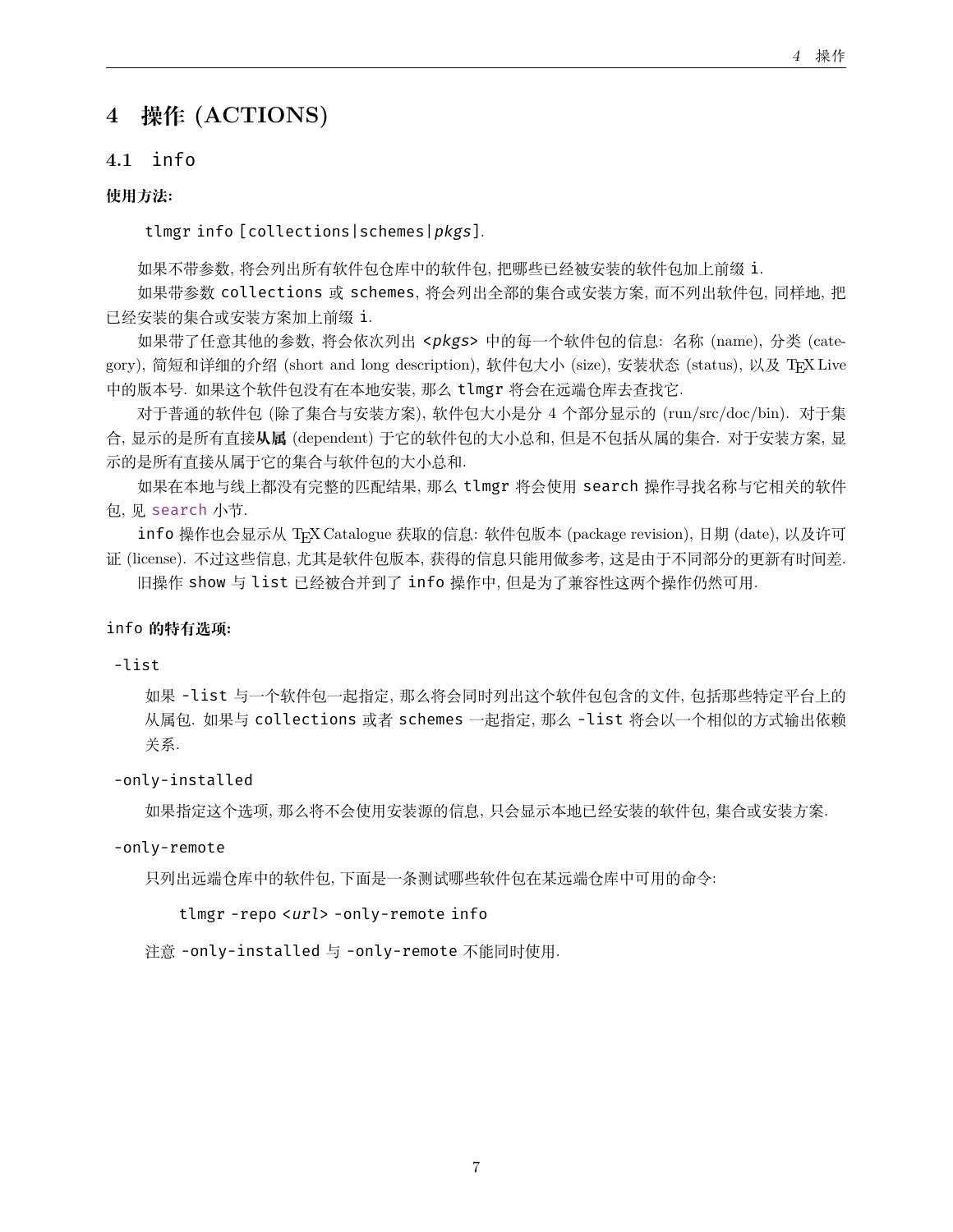### <span id="page-7-0"></span>**4.2** search

# **使用方法:**

tlmgr search <*what*>.

默认状态下, tlmgr 会在所有本地安装的软件包中搜索名字, 短描述与长描述中是否含有参数 <*what*>, 其中 <*what*> 被解释为一个 (Perl) 正则表达式.

### search **的特有选项:**

-file

列出含有 <*what*> 的文件名 (含路径), 比如使用

tlmgr search -file amsmath

那么包含在文件夹 amsmath 下的文件也会被显示, 无论它们的文件名是否含有 amsmath.

#### -global

在安装介质 (installation medium) 的 TEX Live Database 中搜索, 而不是本地安装.

#### -word

严格匹配软件包的名字与描述 (并不是文件名). 比如使用

tlmgr search -word table

就不会匹配到含有 tables 的软件包, 除非它同时含有一个 table.

# -all

匹配所有的项目: 软件包名, 长短描述与文件名 (含路径).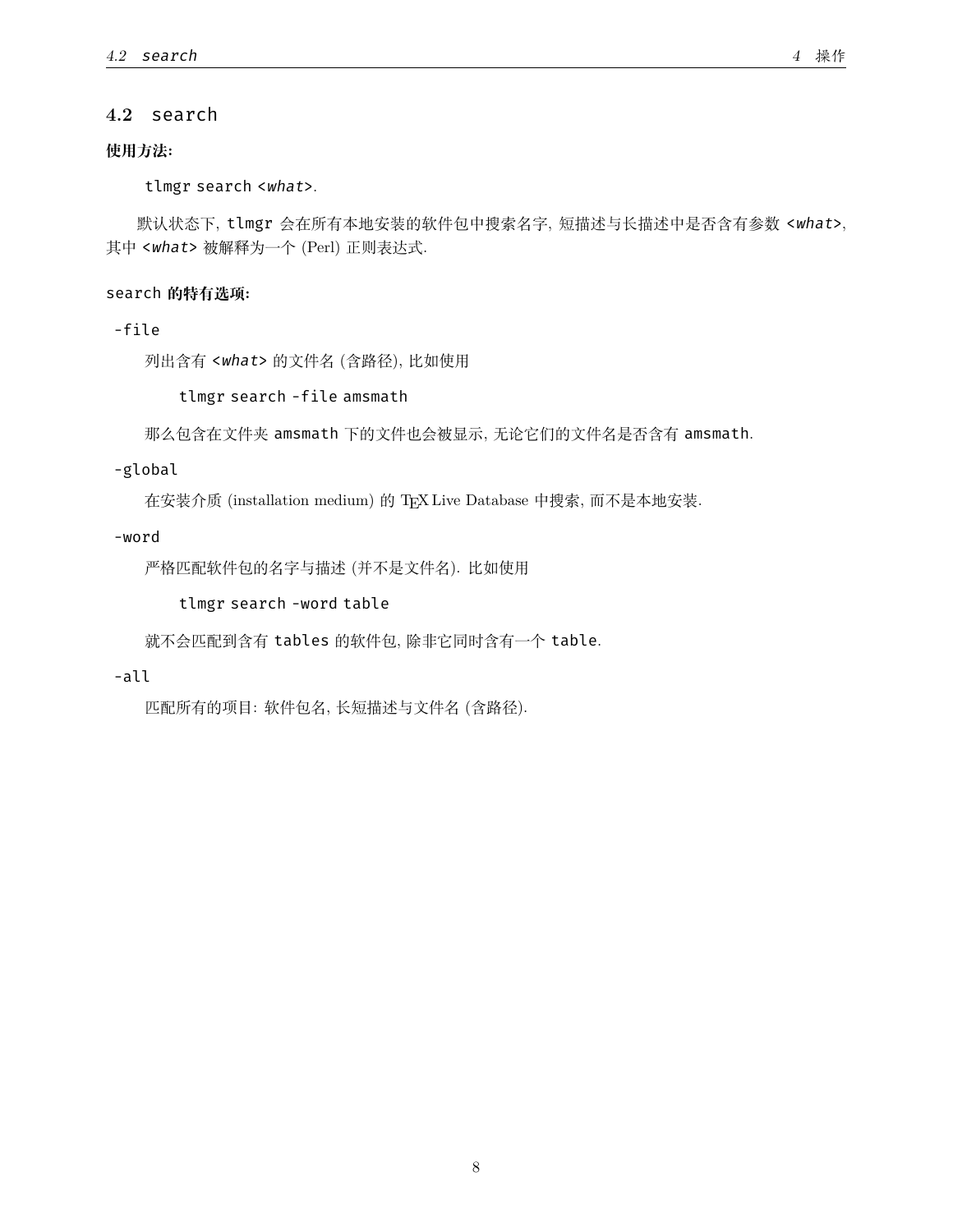# <span id="page-8-0"></span>**4.3** install

#### **使用方法:**

tlmgr install <*pkgs*>.

安装 <*pkgs*> 中的每一个软件包, 除非某软件包已经被安装过了. 默认状态下所有指定的的软件包的从 属文件也会被同时安装. install 操作不会更改已经安装的软件包, 如果想使用最新版本的软件包, 可以使用 [update](#page-8-1) 小节介绍的 update 操作.

#### install **的特有选项:**

#### -dry-run

在终端显示将要执行的操作, 而不进行安装.

#### -reinstall

重新安装一个软件包 (包括对集合的依赖), 即使它看起来已经安装了, 比如它已经存在于 TLPDB (TEX Live Package Database) 中. 这个选项对于恢复在层级中不小心删除的软件包很有用.

重新安装时,只遵循对普通包的依赖 (不遵循类别 Scheme 或 Collection 的依赖) [1](#page-8-2) .

# -with-doc, -with-src

install-tl 给了一个 "不安装文档/源文件" 的选项, 但是我们不推荐使用这个选项. (默认状态下会安 装所有的文件). 如果用了这个选项, 那么当用户想获得软件包的文档或者源文件的时候, 可以使用这两个 选项与 –reinstall, 用 fontspec 宏包为例:

tlmgr install -reinstall -with-doc -with-src fontspec

#### -no-depends

不安装软件包的从属. (默认状态下, 安装一个软件包会保证它包含它所有的从属. )

**注意**: install 操作并不会自动向系统目录中添加新的**符号链接** (symlinks), 需要自行运行

#### tlmgr path add

如果您想使用这个功能并且想添加新的符号链接, 可以阅读 [path](https://www.tug.org/texlive/doc/tlmgr.html#path) 操作.

# <span id="page-8-1"></span>**4.4** update

#### **使用方法:**

tlmgr update <-all|*pkgs*>

把参数 <*pkgs*> 中的宏包升级到安装源中最新的可用版本, 必须指定 <-all> 或至少一个软件包.

<span id="page-8-2"></span><sup>1</sup>When re-installing, only dependencies on normal packages are followed (i.e., not those of category Scheme or Collection).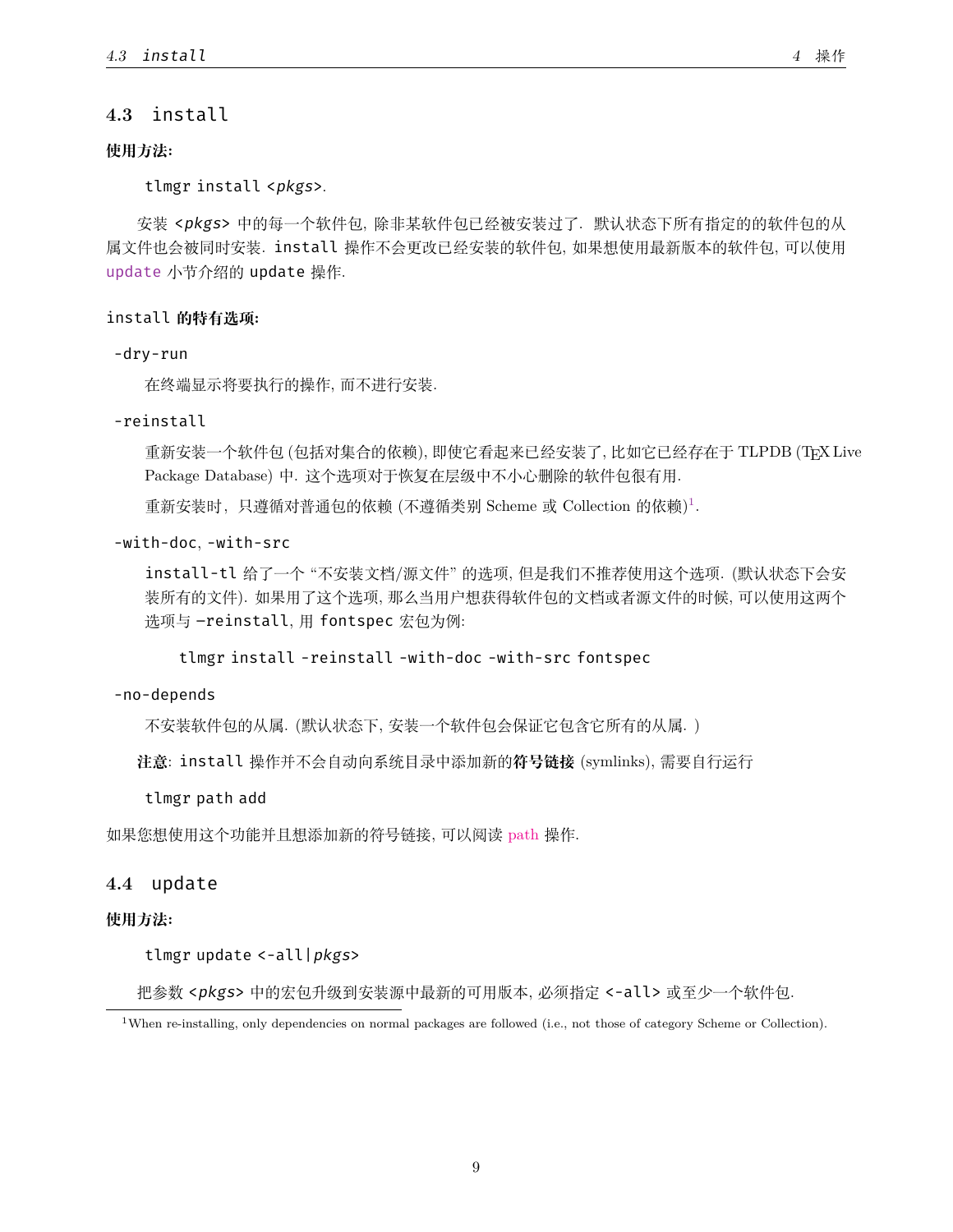表 1: update 的几种关系

<span id="page-9-1"></span>tlmgr update -self # 仅升级 tlmgr 本身 tlmgr update -self -all # 升级 tlmgr 本身和全部可升级软件包 tlmgr upadte -force -all # 升级全部软件包但是不升级 tlmgr # 最后一个有风险, 不建议使用!

#### update **的特有选项:**

-all

升级全部的软件包 (除了 tlmgr 本身). 如果把 tlmgr 也列出安装范围将会报错, 除非同时指定了 -force 与 -self 选项. (见下)

除了对已安装的软件包进行升级之外, 对本地安装的集合的升级 (默认是) 将它与服务器上的集合进行同 步, 无论是新增还是移除.

类似地, 如果服务器上的一个本地已经安装的集合新增了一个软件包, 那么它将会被加入本地安装, 这被 称作 "auto-install", 同时会在使用选项 -list 的时候被显示.

在集合从属软件包的检查中, 如果有一些被用户强制删除 (forcibly removed), 也就是用户使用对它们使 用了 tlmgr [remove](#page-13-0) -force 命令 (见 remove 小节). 如果想重新安装任何一个被强制删除的软件包, 要使用 [-reinstall-forcibly-removed](#page-10-0) 选项.

重申一遍: 自动新增与移除是完全通过集合之间的比较完成的. 因此, 如果用户手动安装了一个稍后将被 服务器移除的软件包, tlmgr 不会注意到它, 也不会在本地移除它. (尽量不要主动进行架构重组, 因为 TLPDB 不记录软件包的来源仓库<sup>[2](#page-9-0)</sup>)

如果用户想在最近的更新中忽略某些软件包, 可以使用下面的 [-exclude](#page-10-1) 选项.

-self

如果有更新的 tlmgr 版本存在, 那么升级 tlmgr 本身, 即 tlmgr 的基础架构. 在 Windows 设备上这 个选项也会升级 TEX Live 自带的 Perl 解释器.

如果这个选项与 -all 一起被指定, 那么 tlmgr 将会先升级自身, 如果成功了, tlmgr 将会自动重启并 执行接下来的升级.

表 [1](#page-9-1) 展示了 update 中 -self 与 -all 的关系.

-dry-run

在终端显示将要执行的操作, 而不进行安装. 这个选项有比 -list 更详细的显示内容.

-list [*pkgs*]

简略地列出即将被更新, 新增或移除的软件包, 但不做实质的更改. 如果同时指定了 -all, 那么将列出所 有可用的更新. 如果同时指定了 -self 但是不指定 -all, 那么只会列出可更新的核心软件包 (tlmgr, TEX Live 的核心架构, Windows 上的 Perl 等等).

<span id="page-9-0"></span><sup>&</sup>lt;sup>2</sup>It has to be this way, without major rearchitecture work, because the tlpdb does not record the repository from which packages come from.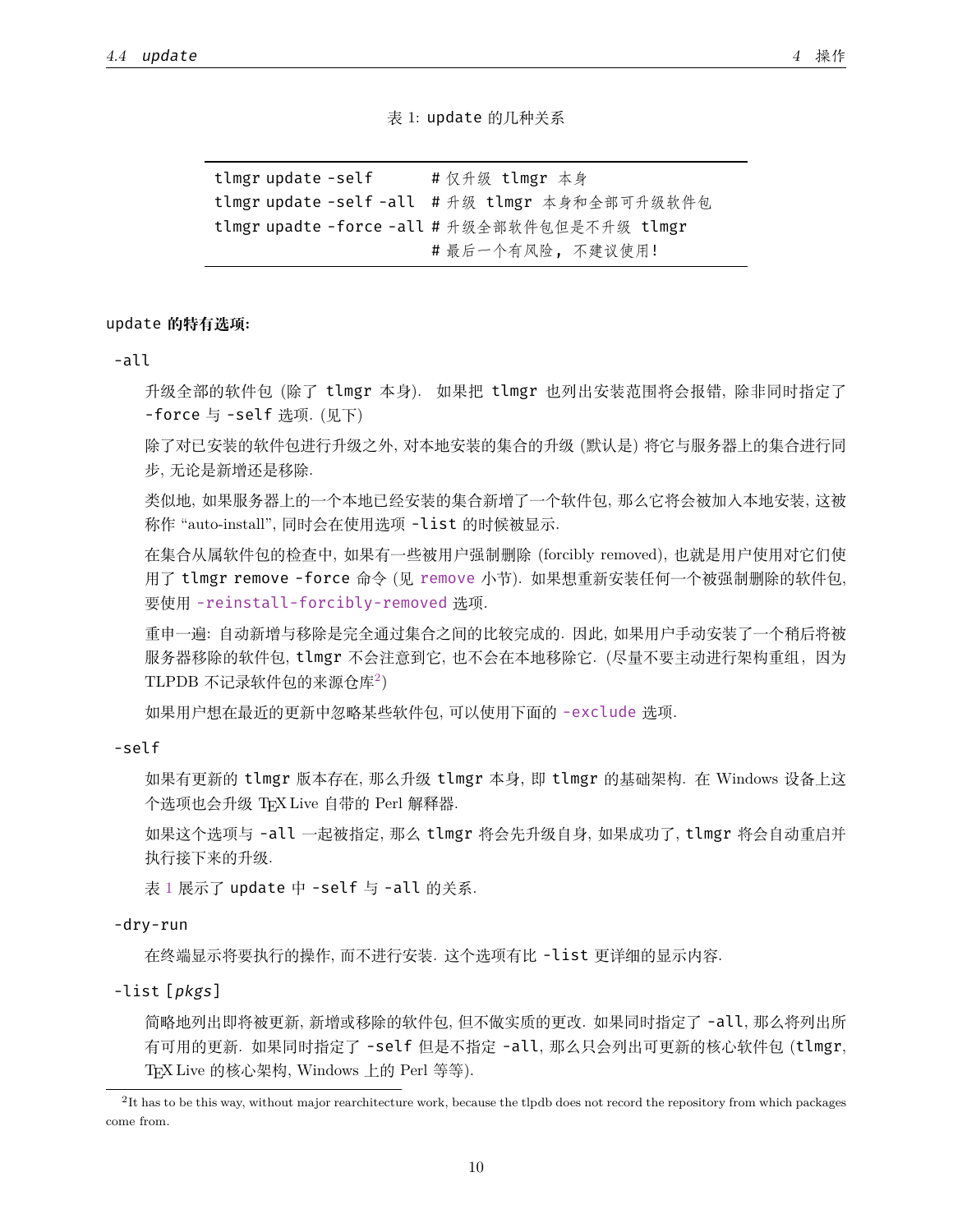如果不指定 -all 或 -self, 同时也没有给出 [*pkg*], 那么 tlmgr 就会假定使用了 -all, 也就是说 tlmgr update -list 与 tlmgr update -list -all 是一样的.

#### <span id="page-10-1"></span>-exclude <*pkg*>

包并列出.

在更新程序中排除软件包 <*pkg*> 本身以及所有平台特定的软件包, 比如

tlmgr update -all -exclude a2ping

将不会升级 a2ping, a2ping.i386-linux, 以及任何其它的 a2ping.xxx 软件包.

如果这个选项指定了一个宏包, 程序将会在以下情况报错并退出: <*pkg*> 将被自动安装, <*pkg*> 将被自 动移除, 或者 <*pkg*> 是被手动删除并需要被重新安装[3](#page-10-2)的时候. -exclude 选项不支持这些情况.

-no-dependent

如果用户升级一个软件包, 正常情况下所有依赖的软件包在必要的情况下都会被升级. 这个选项会抑致 这个行为.

#### <span id="page-10-0"></span>-reinstall-forcibly-removed

在通常情况下 tlmgr 不会自动安装那些被用户强制删除的软件包, 比如被 remove -force 删除, 在之 前的升级中被选项 -no-auto-install 禁止安装, 或者在升级操作中意外终止时正在升级的软件包.

-no-auto-remove [*pkgs*]

默认状态下, tlmgr 将会尝试删除存在于集合中但是在服务器中已经被删除的软件包. 这个选项会阻止 这些删除操作, 如果同时指定 -all 则范围为全部软件包, 如果指定 [*pkgs*], 则范围为给定的软件包. 这 可能导致 TEX 安装的不一致, 因为软件包的作者可能重命名软件包或者改变软件包的位置, 所以这个选 项不推荐使用[4](#page-10-3) .

```
-no-auto-install [pkgs]
```
默认状态下, tlmgr 会自动安装服务器上的新软件包, 与指定选项 -all 的效果相同. 这个选项阻止了所 有的自动安装, 如果同时指定 -all 则范围为全部软件包, 如果指定 [*pkgs*], 则范围为给定的软件包. 此外, 在 -no-auto-install 选项下完成升级之后, 那些应该被自动安装的软件包会被认为成**被用户 强制删除的**. 所以, 如果 foobar 是唯一一个服务器上新增的软件包, 那么

```
tlmgr update -all -no-auto-install
```
等价于

```
tlmgr upadte -all
tlmgr remove -force foobar
```
同样地, 因为软件包的作者可能重命名软件包或者改变软件包的位置, 所以这个选项不推荐使用.

<span id="page-10-3"></span><span id="page-10-2"></span><sup>3</sup> reinstallation of a forcibly removed package.

<sup>4</sup>This can lead to an inconsistent TeX installation, since packages are not infrequently renamed or replaced by their authors. Therefore this is not recommended.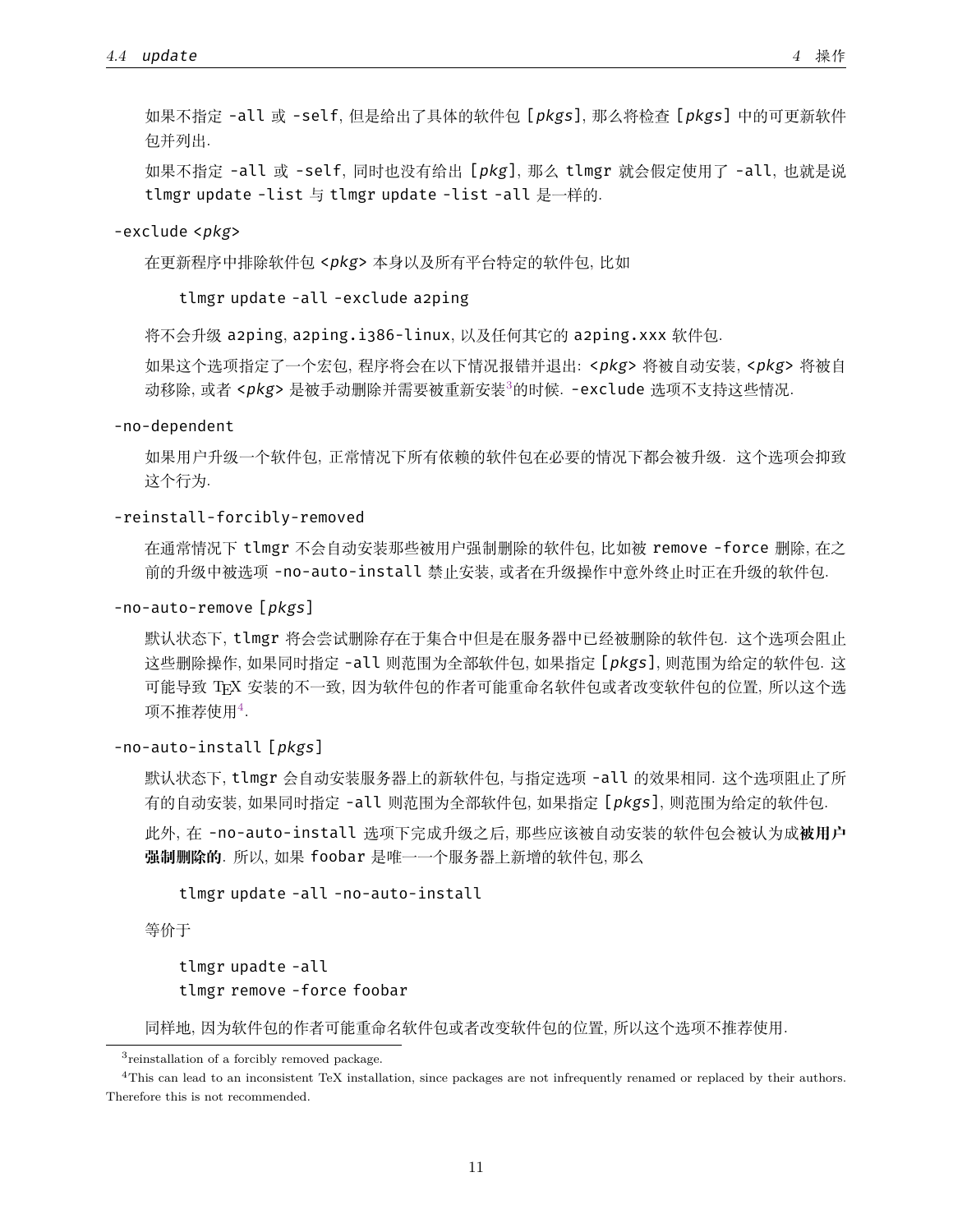<span id="page-11-0"></span>-backup, -backupdir <*dir*>

这两个选项会在**升级之前**创建软件包的备份, 也就是说会备份升级之前最新的软件包, 如果不指定这两个 选项, 那么将不会创建备份. 如果指定了 -backupdir 同时 <*dir*> 是一个可写且有足够空间的路径, 那 么 tlmgr 将会在这个路径下创建备份文件. 如果仅指定了 -backup, 那么备份将会被创建在 [option](#page-14-0) 小节中设置的位置, 默认在 TEX Live 根目录下的 texlive/<year>/tlpkg/backups 中.

**注**: [tlmgr](https://www.tug.org/texlive/doc/tlmgr.html#update-option...-pkg) 文档 原文为: If neither option is given, no backup will made. 但是 tlmgr 在 TFX Live2010 以后将自动备份关键词 autobackup 默认设置为 1, 也就是说, 即使不使用 -backup 选项, 也会自动将 软件包备份在默认位置, 方便用户使用 [restore](#page-12-0) 操作回滚. 更新日志见 [texlive-en](https://www.tug.org/texlive/doc/texlive-en/texlive-en.html#x1-780009.1.7)

-force

强制升级所有软件包, 不包括 tlmgr 本身, 除非同时指定了 -self 选项. 不推荐.

同样地, update -list 将会无视这个选项按它本身该有的样子显示.

**注意**: 如果本地安装的软件包的版本高于服务器端的时候 (比如设置的镜像站过时了), tlmgr 会忽略这个 软件包而不进行降级.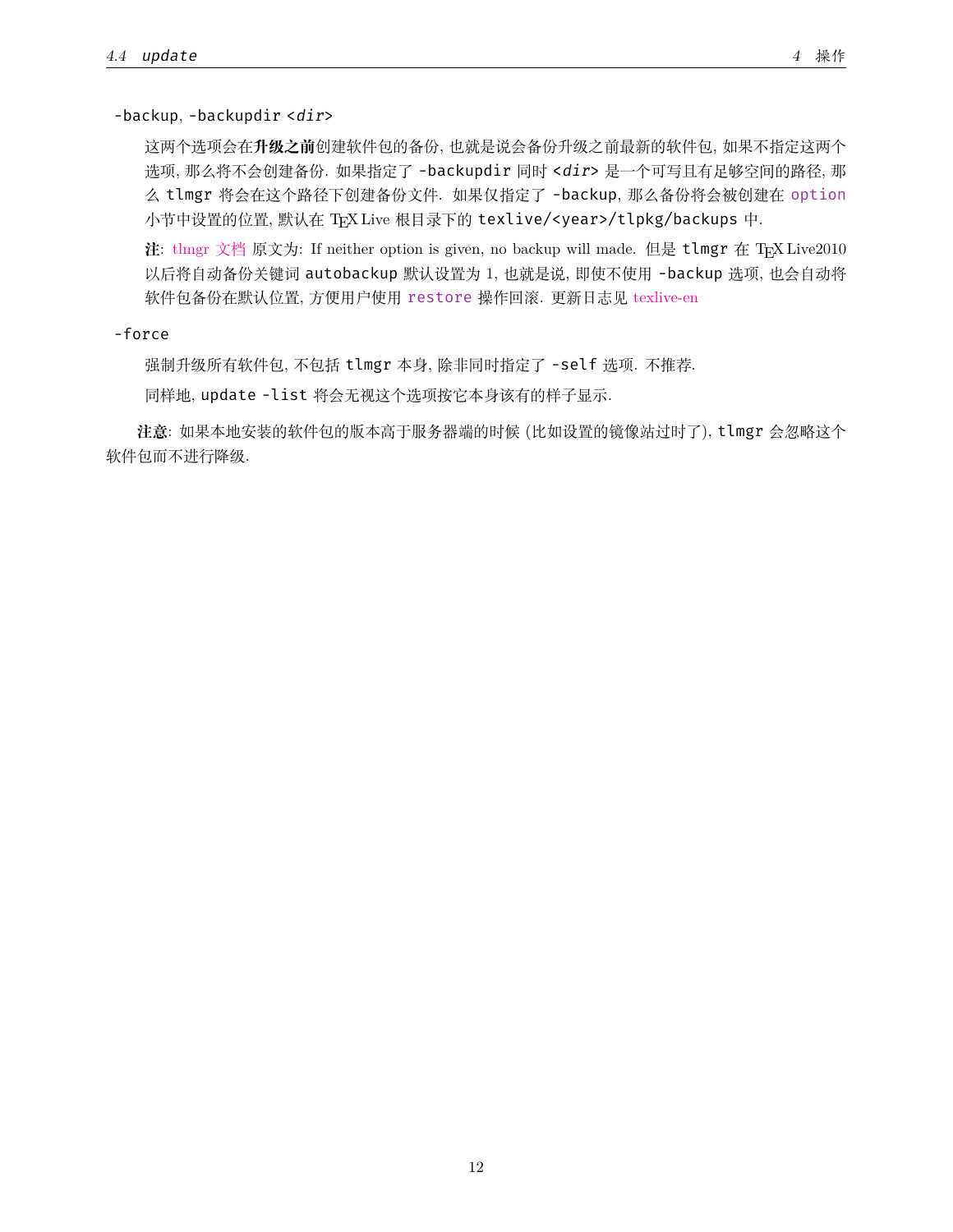# <span id="page-12-0"></span>**4.5** restore

# **使用方法:**

```
restore [pkg] [revision]
restore <-all>
```
这个操作将从之前的备份中回滚软件包版本. 如果指定了 <-all>, 那么将会从可找到的备份中回滚所有的软件包版本. 如果不指定 [*pkg*] 与 [*revision*], 那么将列出所有软件包的可用备份的版本. 如果指定了 [*pkg*] 但是没有指定 [*revision*], 那么就列出软件包 [*pkg*] 的所有可用的备份版本, 比如 使用 tlmgr restore fancyhdr, 那么将会得到如下形式的输出

Available backups for fancyhdr: xxxxx (yyyy-MM-dd HH:mm)

其中 xxxxx 为 fancyhdr 可用备份的版本号.

当且仅当同时指定 [*pkg*] 与一个可用的版本号 [*revision*] 时, tlmgr 会从备份中将 [*pkg*] 回滚到版 本 [*revision*].

# restore **的特有选项:**

-all

尝试从从可找到的备份中回滚所有的软件包版本. 其他的非选项 (non-option) 的参数, 如 [*pkg*] 将不可 用.

# -backupdir <*dir*>

指定一个供 tlmgr 获取备份的路径, 如果不使用这个选项, 那么 tlmgr 就会使用从 TLPDB 的配置文 件.

# -dry-run

在终端显示将要执行的操作, 而不进行回滚.

# -force

强制进行回滚[5](#page-12-1).

# -json

将输出打印为 JSON 样式.

<span id="page-12-1"></span> $5$ 原文为: Don't ask questions.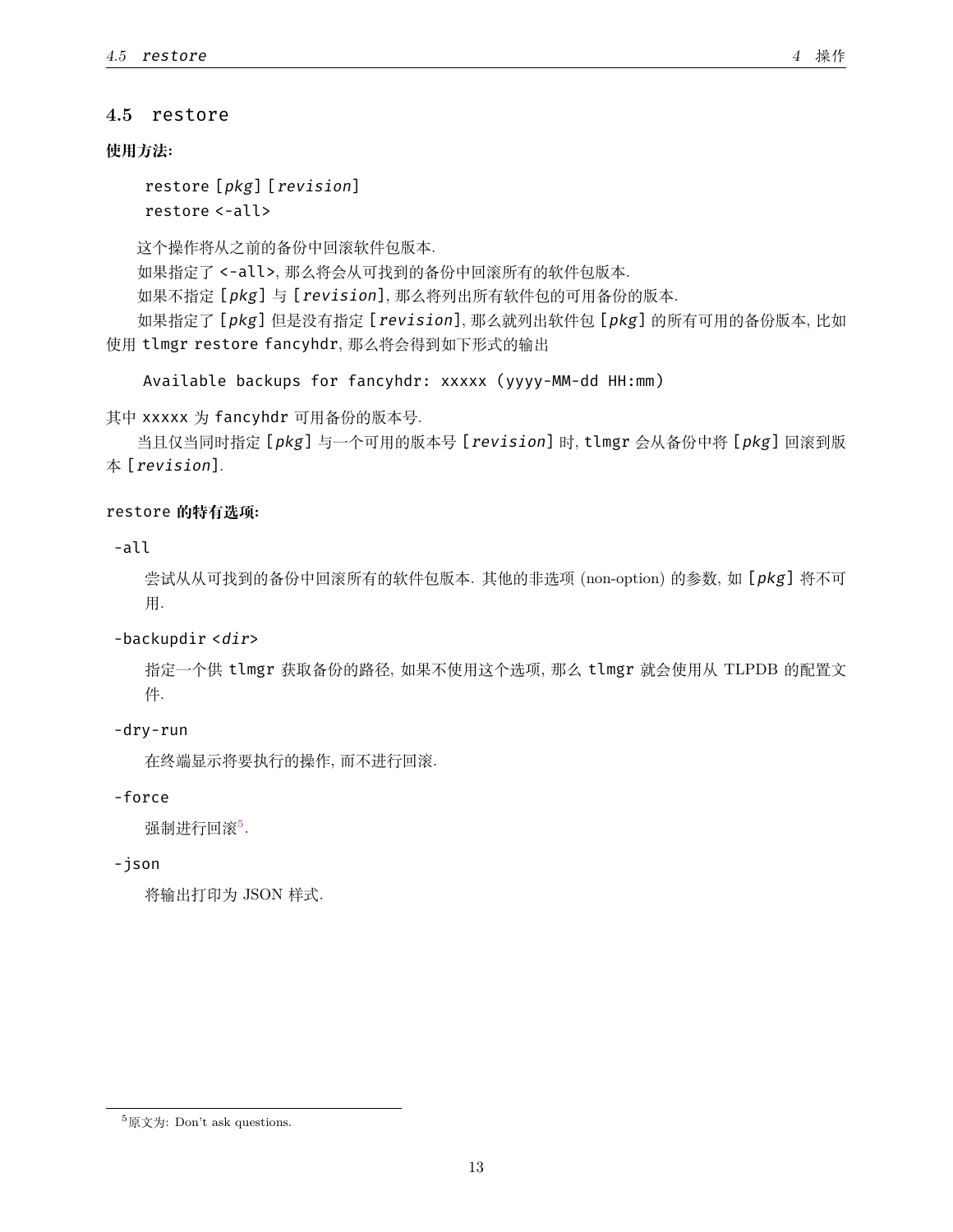#### <span id="page-13-0"></span>**4.6** remove

# **使用方法:**

tlmgr remove <*pkgs*>

移除 <*pkgs*> 中给出的软件包. 如果要移除一个集合, 那么将移除这个集合下的所有软件包. 除非指定了 -no-depends, 入市不移除这个集合下的任何集合. 然而, 当移除一个软件包的时候, 它的从属永远不会被移 除.

remove **的特有选项:**

-dry-run

在终端显示将要执行的操作, 而不进行实质的删除.

#### -no-depends

不移除从属软件包.

-all

卸载整个 TEX Live, 会询问用户是否删除, 除非指定了 -force 选项. 该命令可以在 Linux 下正常工作. 在 Windows 下, tlmgr remove -all 会返回

Please use "Add/Remove Programs" from the Control Panel to removing TeX Live!

如果在 Windows 下卸载 TEX Live. 可以在命令行中运行

kpsewhich -var-value TEXMFROOT

查看 \$TEXMFROOT 的路径, 然后运行 \$TEXMFROOT\tlpkg\installer\uninst.bat 来进行卸载.

-force

默认状态下, 移除一个软件包或者一个集合的从属集合是不允许的. 使用这个选项可以无条件地轶软件 包, 要谨慎使用.

如果使用 tlmgr remove -force 移除了一个软件包, 那它在 tlmgr update -list 中被认为是 forcibly removed.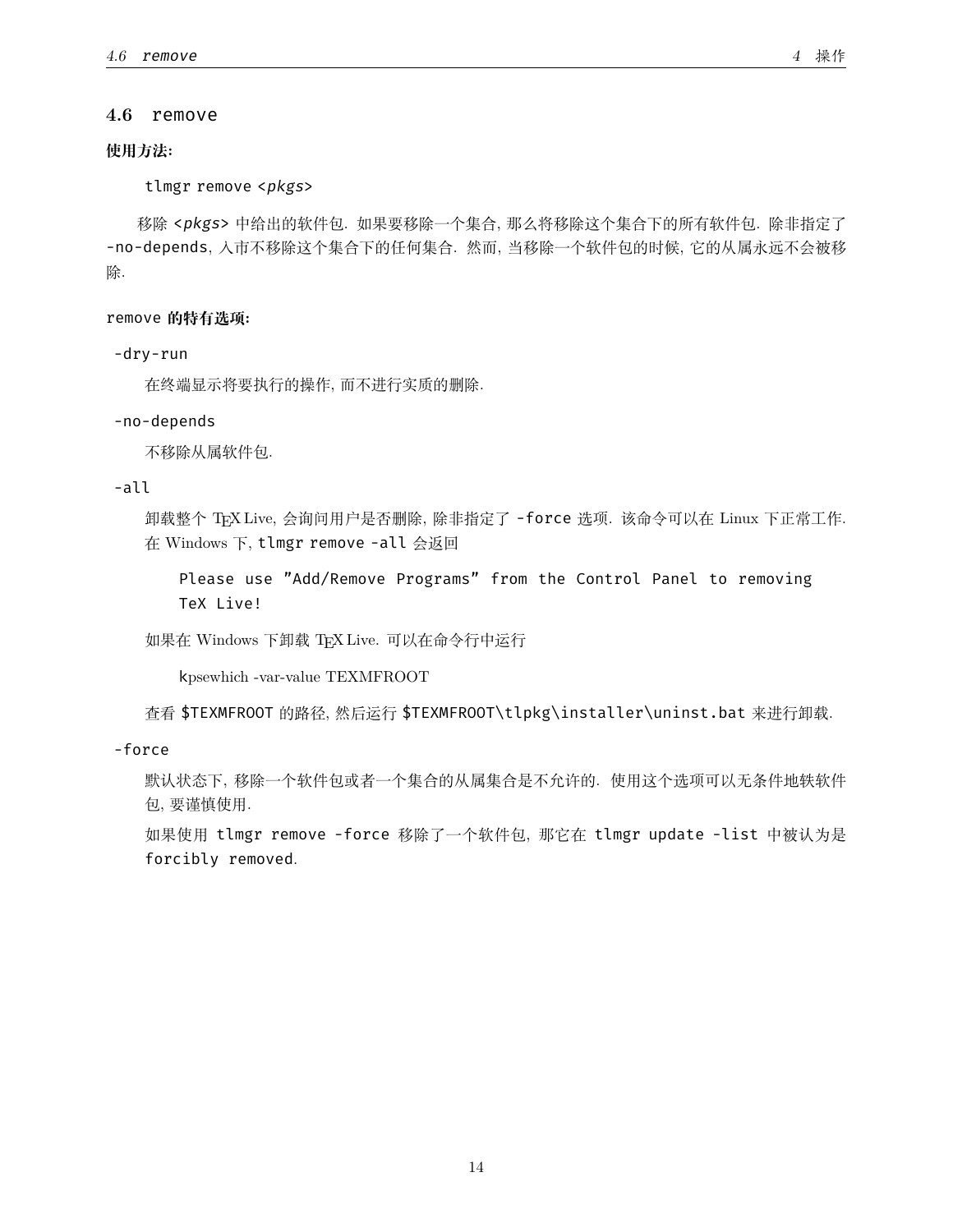# <span id="page-14-0"></span>**4.7** option

#### **使用方法:**

tlmgr option tlmgr option help tlmgr option <*key*> tlmgr option <*key*> [*value*]

(1) 第一种形式列出当前的全局 TEX Live 设置, 带有一个简短的介绍, 每一种设置里括号中的词就是修改这 个设置需要的 key, 比如要修改备份文件的路径可以使用 tlmgr option backupdir [*dir*].

Directory for backups (**backupdir**): tlpkg/backups

- (2) 第二种形式与第一种很像, 它会在 tlmgr option 的基础上列出可以被设置但是当前没有值的选项,
- (3) 第三种形式是列出 <*key*> 对应的值,
- (4) 第四种形式将 <*key*> 的值设置为 [*value*]

<span id="page-14-1"></span>表 [2](#page-14-1) 中是一些可用的 <*key*> 值. 使用 tlmgr option help 来获得更详细的列表

表 2: tlmgr option 的部分可用选项

| autobackup          | 升级操作是否备份,              |
|---------------------|------------------------|
| backupdir           | 备份文件的位置,               |
| repository          | 默认的软件包仓库,              |
| docfiles            | 安装文档文件,                |
| srcfiles            | 安装源文件,                 |
| sys_bin             | 通过 path 操作链接到的可执行文件的目录 |
| sys man             | 通过 path 操作链接到的手册文件的目录  |
| sys_info            | 通过 path 动作链接到的信息文件的目录  |
| desktop_integration | 仅 Windows: 创建开始菜单的快捷方式 |
| fileassocs          | 仅 Windows: 改变文件关联      |
| multiuser           | 仅 Windows: 为所有用户安装     |

一个常见 option 的用法是它可以在从 DVD 安装以后, 永久地改变安装的设置来通过互联网获得更新. 比如, 用户可以使用

tlmgr option repository ctan

来从一个附近的 CTAN 镜像来获得更新.

但是中国大陆用户可能无法获取到实际 "附近" 的镜像站, 很多时候需要用户手动指定大陆地区的源. 详 细信息见 [中国大陆地区的源](#page-17-0) 一节.

docfiles 与 srcfiles 分别控制着每个软件包的文件组 (文档, 源文件) [6](#page-14-2) 这两个 <*key*> 的默认值都是 1, 如果用户的硬盘空间不足, 或者只是想做一个最小的安装测试, 那么每一个都可以被修改成 0, 这样就不会 再下载这些相关的文件了.

<span id="page-14-2"></span> $6$ The docfiles and srcfiles keys control the installation of their respective file groups documentation, sources; grouping is approximate) per package.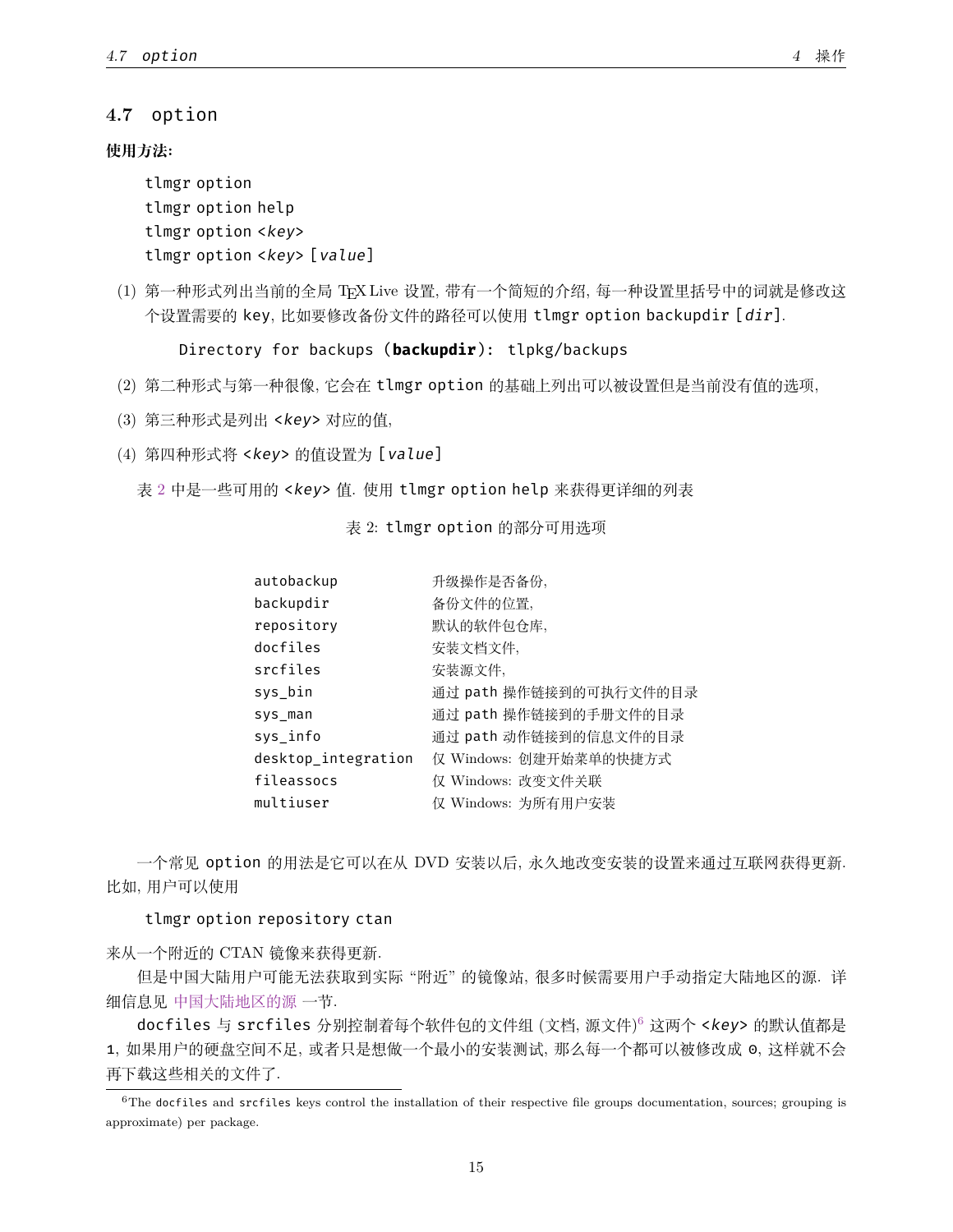sys\_bin, sys\_man, sys\_info 选项是在 Unix 系统上使用的, 控制着对于可执行文件, 信息文件, 手册 页面链接的生成. 详细信息见 [path](https://www.tug.org/texlive/doc/tlmgr.html#path) 操作

其余的选项控制着 Windows 安装的表现.

- 如果设置了 desktop\_integration, 那么一些软件包将会把文件安装在开始菜单的 tlmgr gui 中, 比如文档等等.
- 如果设置了 fileassocs, 将会建立 Windows 下的文件关联. 见 [postaction](https://www.tug.org/texlive/doc/tlmgr.html#postaction) 操作.
- 如果设置了 multiuser, 那么对注册表和菜单的调整将针对系统上的所有用户, 而不仅仅是当前用户.

这三个选项默认都是开启的.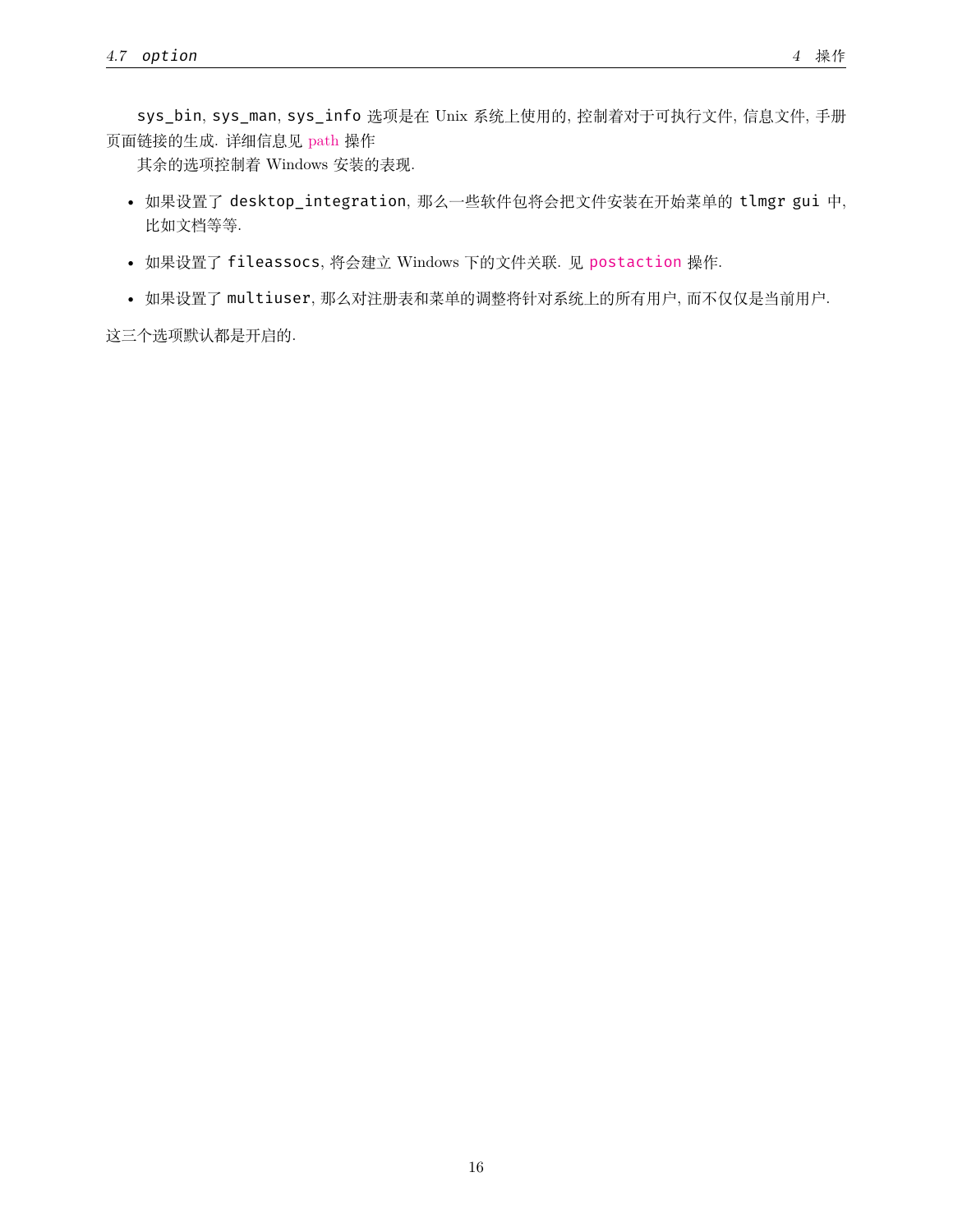# <span id="page-16-0"></span>**4.8** backup

# **使用方法:**

tlmgr backup <*pkgs*|-all>

如果没有指定 -clean 选项, 那么这个操作会在默认位置, 为 <*pkgs*> 中的每一个软件包创建一个备份文 件, 如果使用了 -all 选项, 那么将创建全部软件包的备份.

备份文件的位置由 -backupdir <*dir*> 指定, 前提是 <*dir*> 存在且可写. 如果没有指定 -backupdir, 那么就会使用 TLPDB 设置中的 backupdir 路径. 如果二者皆空, 那么就不会创建备份. 关于 backupdir 的信息可以参考 update 操作的 [-backupdir](#page-11-0) 选项.

如果指定了 -clean 选项, 那么将会删除备份文件, 而不是创建备份. 这个选项有一个可选的整数值 N 来 指定清理时保留的备份数量. 如果没有指定 N, 那么将会使用 autobackup 的值, 它在 TLPDB 中的默认值为 1, 如果二者皆空, 那么将会报错.

### backup **的特有选项:**

#### -backupdir <*dir*>

临时盖 TLPDB 中 backupdir 的值, 参数 <*dir*> 必须指定, 这是备份文件存放的路径, 它必须要存在 且可写.

# -all

如果没有指定 -clean 选项, 那么创建一个 TEX Live 安装过的所有软件包的备份, 这会消耗大量的存储 空间与时间, 如果指定了 -clean 选项, 所有的备份将被删除.

#### -clean[=N]

删除备份目录 backupdir 中的旧备份, 而不创建备份. 可选整数参数 N 会临时覆盖 TLPDB 中的 autobackup 的值, 如果使用这个选项, 那么必须要指定 -all 或者一列软件包.

#### -dry-run

在终端显示将要执行的操作, 而不进行备份.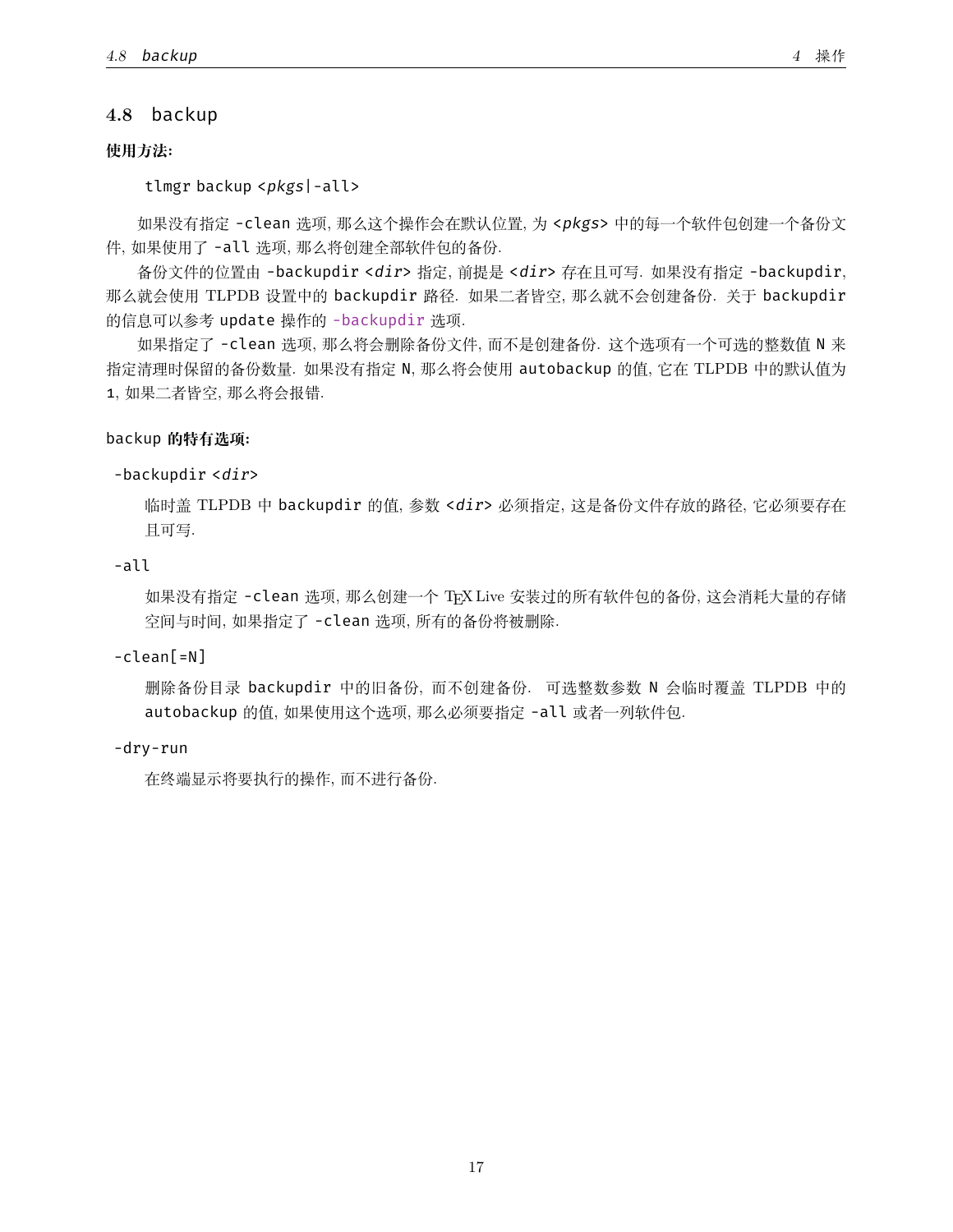# <span id="page-17-0"></span>**A 中国大陆地区的源**

如果要更换大陆地区的源, 需要使用[7](#page-17-1)

```
tlmgr option repository <url>/tlnet
```
<span id="page-17-2"></span>需要将 <*url*> 更换为表 [3](#page-17-2) 中的 TEX Live 源地址.

表 3: 大陆地区目前可用的源 (名称按拼音排序)

| 镜像站名称    | TFX Live 源地址                                               |
|----------|------------------------------------------------------------|
| 阿里云      | https://mirrors.aliyun.com/CTAN/systems/texlive/           |
| 北京交通大学   | https://mirror.bjtu.edu.cn/ctan/systems/texlive/           |
| 北京理工大学   | https://mirrors.bit.edu.cn/CTAN/systems/texlive/           |
| 北京外国语大学  | https://mirrors.bfsu.edu.cn/CTAN/systems/texlive/          |
| 重庆大学     | https://mirrors.cqu.edu.cn/CTAN/systems/texlive/           |
| 东莞理工学院   | https://mirrors.dgut.edu.cn/CTAN/systems/texlive/          |
| 哈尔滨工业大学  | https://mirrors.hit.edu.cn/CTAN/systems/texlive/           |
| 华为云      | https://mirrors.huaweicloud.com/CTAN/systems/texlive/      |
| 华中科技大学   | http://mirrors.hust.edu.cn/CTAN/systems/texlive/           |
| 兰州大学     | https://mirror.lzu.edu.cn/CTAN/systems/texlive/            |
| 南京大学     | https://mirrors.nju.edu.cn/CTAN/systems/texlive/           |
| 清华大学     | https://mirrors.tuna.tsinghua.edu.cn/CTAN/systems/texlive/ |
| 上海交通大学   | https://mirrors.sjtug.sjtu.edu.cn/ctan/systems/texlive/    |
| 上海科技大学   | https://mirrors.geekpie.club/CTAN/systems/texlive/         |
| 腾讯云      | https://mirrors.cloud.tencent.com/CTAN/systems/texlive/    |
| 中国科学技术大学 | https://mirrors.ustc.edu.cn/CTAN/systems/texlive/          |

<span id="page-17-1"></span><sup>7</sup>这一节的内容来自 [install-latex-guide-zh-cn](https://www.tug.org/texlive/doc/texlive-zh-cn/texlive-zh-cn.pdf)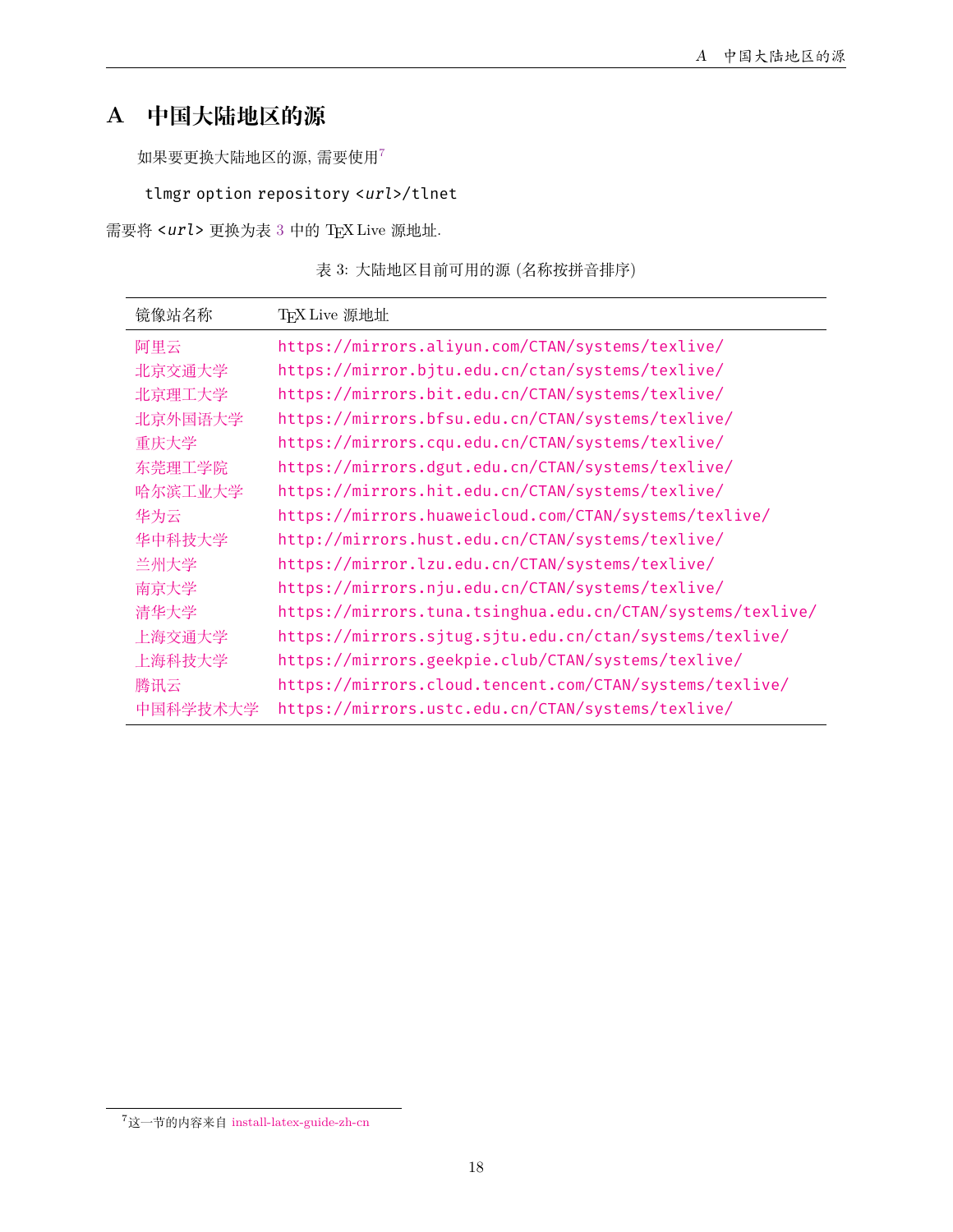# <span id="page-18-0"></span>**B 安装方案 (Schemes) 与集合 (Collections)**

在 tlmgr install (-reinstall) 的时候对于某些宏包我们可以知道它的名字, 如果要 (重新) 安装某 些安装方案或集合, 在操作 [info](#page-6-1) 中提到可以使用

tlmgr info collections

来获得所有集合的名称和信息, 用

tlmgr info schemes

来获得所有安装方案的名称和信息, 前面带 i 的为已经安装过的安装方案和集合. 下面给出输出结果以便查阅

\$ tlmgr info collections i collection-basic: Essential programs and files i collection-bibtexextra: BibTeX additional styles i collection-binextra: TeX auxiliary programs i collection-context: ConTeXt and packages i collection-fontsextra: Additional fonts i collection-fontsrecommended: Recommended fonts i collection-fontutils: Graphics and font utilities i collection-formatsextra: Additional formats i collection-games: Games typesetting i collection-humanities: Humanities packages i collection-langarabic: Arabic i collection-langchinese: Chinese i collection-langcjk: Chinese/Japanese/Korean (base) i collection-langcyrillic: Cyrillic i collection-langczechslovak: Czech/Slovak i collection-langenglish: US and UK English i collection-langeuropean: Other European languages i collection-langfrench: French i collection-langgerman: German i collection-langgreek: Greek i collection-langitalian: Italian i collection-langjapanese: Japanese i collection-langkorean: Korean i collection-langother: Other languages i collection-langpolish: Polish i collection-langportuguese: Portuguese i collection-langspanish: Spanish i collection-latex: LaTeX fundamental packages i collection-latexextra: LaTeX additional packages i collection-latexrecommended: LaTeX recommended packages i collection-luatex: LuaTeX packages i collection-mathscience: Mathematics, natural sciences, computer science packages i collection-metapost: MetaPost and Metafont packages